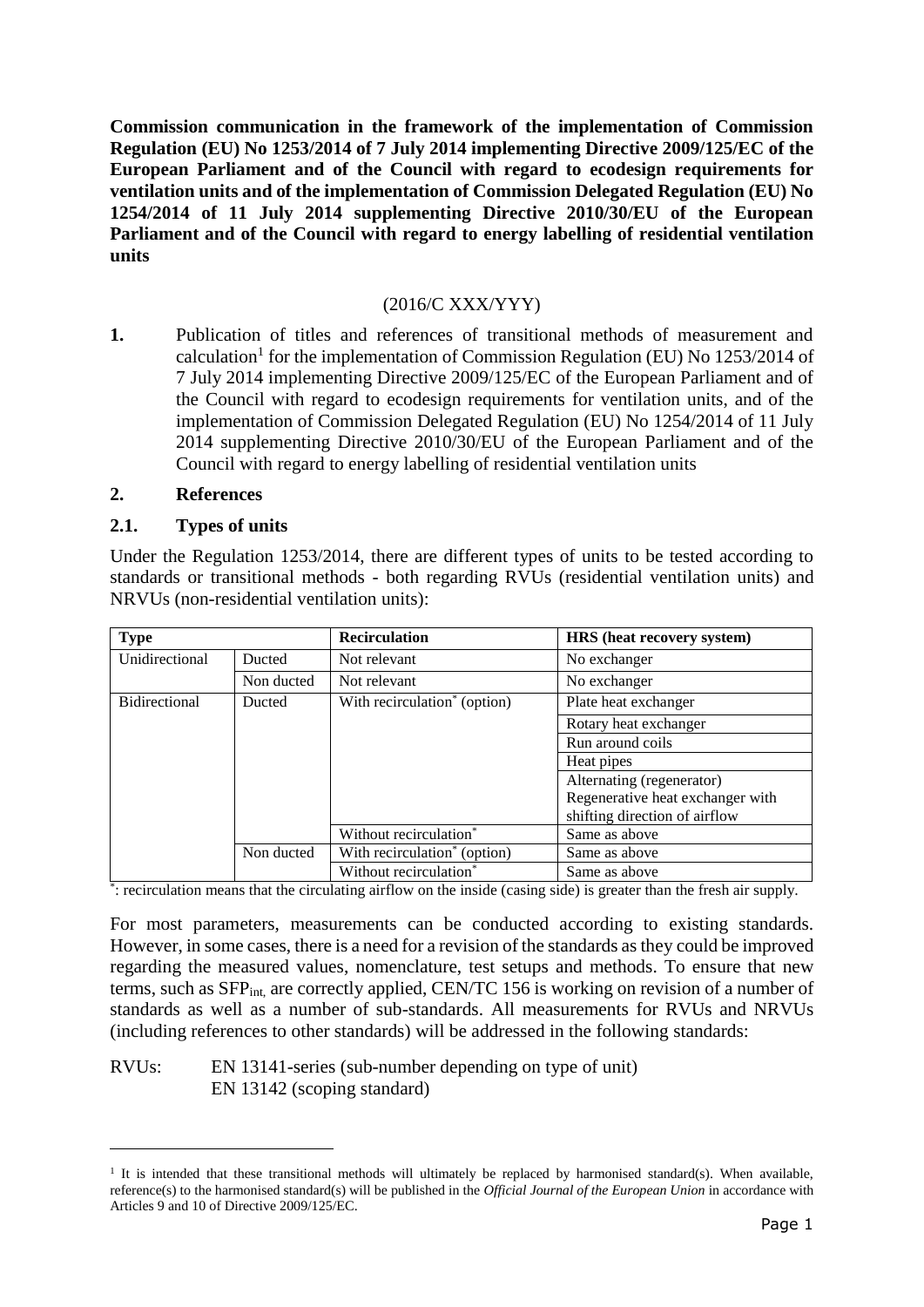## NRVUs: EN 13053 (primarily for BVUs (bidirectional ventilation units) but UVUs (unidirectional ventilation units) can be measured similarly)

## **Non-ducted BVUs**

If non-ducted BVUs are intended to be installed with wall penetrations (i.e. ducts), all performance tests must be performed with these wall penetrations and corresponding exhaust and supply air terminal devices. Alternatively the tests must be performed with ducts of equal diameter to the unit on the external-side (EHA and ODA) of 0.5 m length and corresponding exhaust and supply air terminal devices (optional standard façade grill declared by the manufacturer). The tests are performed as usual in category A, where the wall penetrations and terminal devices are considered as an in integrated part of the unit.

## **Declaration of Non-residential BVUs**

The declared nominal conditions refer to the airflow passing through the HRS (normally winter design conditions).

As the calculation of SFP<sub>int</sub> for unbalanced airflows (different pressure drops etc.) requires values for both sides of the BVU, it is suggested that manufacturers declare values for both sides (SUP-side) and (EHA-side), in case of unequal flows.

| Measured/calcul<br>ated parameter                                                                                                                                                   | Organisation                                                        | <b>Reference/Title</b>                                                                                                     | <b>Notes</b>                                                                                                                                                                                                                                                                                                                                                                                                                                                                                                                                                                                                                                                                                                                                                                                                                                                           |
|-------------------------------------------------------------------------------------------------------------------------------------------------------------------------------------|---------------------------------------------------------------------|----------------------------------------------------------------------------------------------------------------------------|------------------------------------------------------------------------------------------------------------------------------------------------------------------------------------------------------------------------------------------------------------------------------------------------------------------------------------------------------------------------------------------------------------------------------------------------------------------------------------------------------------------------------------------------------------------------------------------------------------------------------------------------------------------------------------------------------------------------------------------------------------------------------------------------------------------------------------------------------------------------|
| SEC - Specific<br>Energy<br>Consumption for<br>ventilation per<br>$m2$ heated floor<br>area of a<br>dwelling or<br>building<br>$\left[\frac{\text{kWh}}{\text{m}^2 \cdot a}\right]$ | European<br>Commission                                              | Commission<br>Regulation (EU)<br>No 1253/2014<br>Annex VIII<br>Commission<br>Regulation (EU)<br>No 1254/2014<br>Annex VIII | There are no standards describing SEC, but the<br>equation is given in Regulation 1253/2014 and in<br>Regulation 1254/2014.                                                                                                                                                                                                                                                                                                                                                                                                                                                                                                                                                                                                                                                                                                                                            |
| Specific power<br>input (SPI)                                                                                                                                                       | <b>CEN</b><br>(European<br>Committee<br>for<br>Standardizati<br>on) | $EN$ 13142 and the<br>$EN$ 13141-series<br>acc. to product<br>type                                                         | The calculation of SPI is described in EN 13142:<br>2013 for BVUs and the test method for measured<br>values is described in the 13141-series regarding type<br>of unit.<br>For UVUs the same definition and method can be.<br>used.<br>However, it must be measured and calculated<br>according to the reference flow and pressure<br>described in Regulation 1253/2014.<br>For BVUs measured at least at 70% of max flow and<br>50 Pa on the inlet side (maximum flow at 100 Pa).<br>For non-ducted units at minimum pressure at<br>reference flow.<br>In Annex I $(13)$ to Regulation 1253/2014, SPI is<br>expressed in W/m <sup>3</sup> /h, and in Annex VIII to<br>Regulation 1253/2014, SPI is expressed in kW/m <sup>3</sup> /h.<br>As information requirement, SPI must be set out in<br>$W/m3/h$ . For the calculation of SEC, SPI must be in<br>$kW/m^3/h$ . |

## **2.2. Residential ventilation units (RVUs)**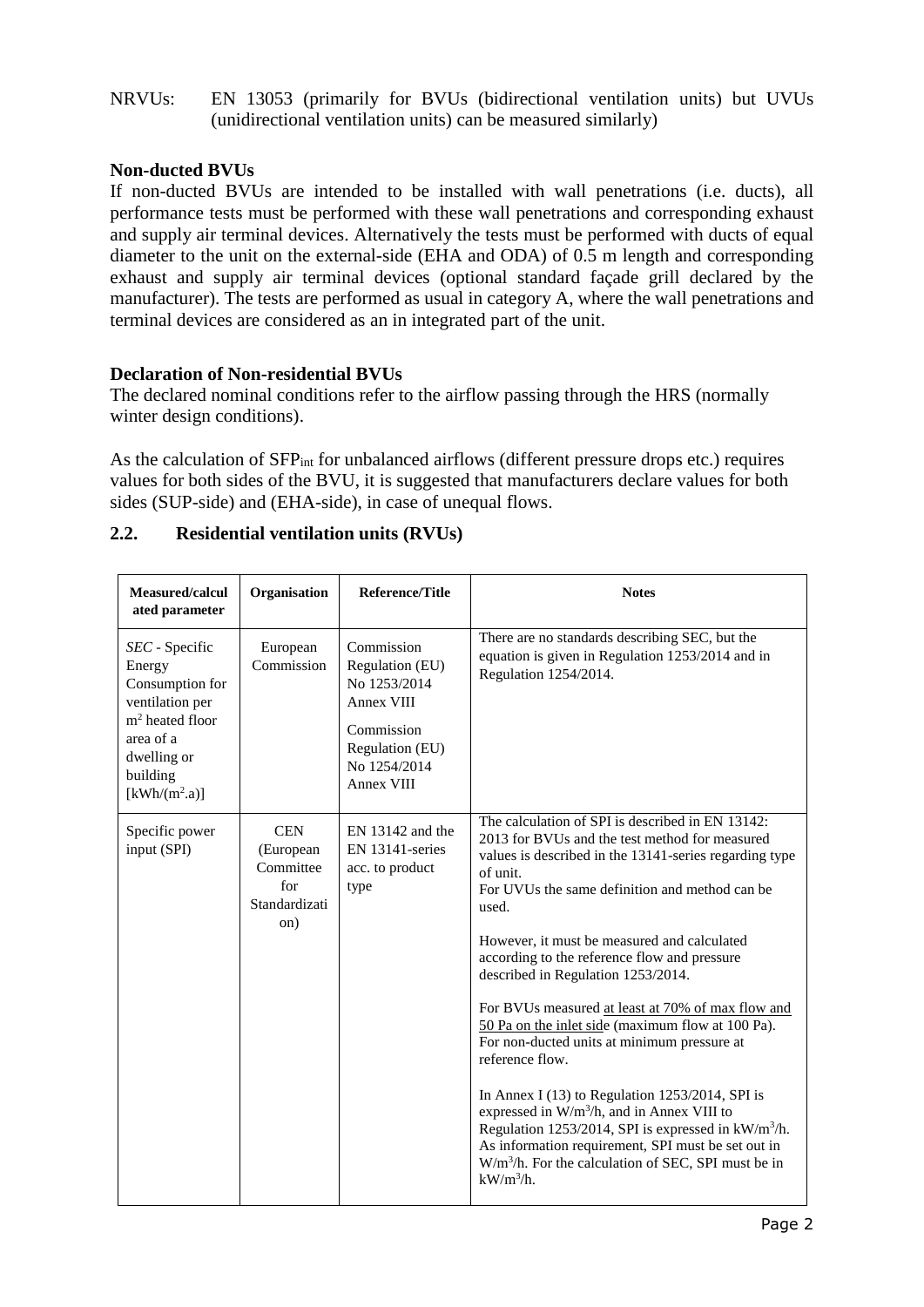| Measured/calcul<br>ated parameter        | Organisation | Reference/Title                                                        | <b>Notes</b>                                                                                                                                                                                                                                                                                                                                                                                                                                                                                                                                                                                                                                                                                                                                                                                                                                                                                                                                                                                                                                                                                                                                                                                                                                                                                                                                                                                                                                                                                                                                                                                                                                         |
|------------------------------------------|--------------|------------------------------------------------------------------------|------------------------------------------------------------------------------------------------------------------------------------------------------------------------------------------------------------------------------------------------------------------------------------------------------------------------------------------------------------------------------------------------------------------------------------------------------------------------------------------------------------------------------------------------------------------------------------------------------------------------------------------------------------------------------------------------------------------------------------------------------------------------------------------------------------------------------------------------------------------------------------------------------------------------------------------------------------------------------------------------------------------------------------------------------------------------------------------------------------------------------------------------------------------------------------------------------------------------------------------------------------------------------------------------------------------------------------------------------------------------------------------------------------------------------------------------------------------------------------------------------------------------------------------------------------------------------------------------------------------------------------------------------|
| Effective (total)<br>power input         | <b>CEN</b>   | EN 13141-series<br>acc. to product<br>type supplemented<br>by ISO 5801 | EN 13141-7 and 13141-6 refer to 13141-4 (6.1)<br>which refers to ISO 5801 (Chapter 10, Power input).<br>The definition in the standards is 'power input' or<br>'total power input' and not 'effective power input' as<br>in Regulation 1253/2014.<br>EN 13141-8 has no description of method or<br>reference and lacks requirements for measurement<br>uncertainty.<br>BVUs: To be measured summarized for both fans and<br>control equipment. The electric power consumption<br>for auxiliaries is to be included e.g. BVUs with<br>rotating HRS also include rotor motor.                                                                                                                                                                                                                                                                                                                                                                                                                                                                                                                                                                                                                                                                                                                                                                                                                                                                                                                                                                                                                                                                          |
| External total<br>pressure<br>difference | <b>CEN</b>   | EN 13141-series<br>acc. to product<br>type supplemented<br>by ISO 5801 | For ducted units to be measured in connected ducts in<br>order that the consumers receive consistent pressure<br>and flow values.<br>External total pressure difference is, according to<br>Regulation 1253/2014, the static pressure difference<br>for ducted RVUs and the total pressure difference<br>for non-ducted RVUs between inlet and outlet, for<br>BVUs both airflows (if not equal, refer to supply).<br>To which connection the pressure is delivered is not<br>described in Regulation 1253/2014. The distribution<br>is optional but it is suggested that for ducted RVUs to<br>be distributed with 1/3 of the external total pressure<br>difference on the outside (EHA and ODA) and 2/3 of<br>the external total pressure difference (ETA and SUP)<br>at the building side according to the EN 13141-series.<br>For further description, see Chapter 3 of this<br>document and DTI's document "Transitional method<br>for determination of internal specific fan power of<br>ventilation units, SFPint" <sup>2</sup><br><b>BVUs</b><br>The test is described in EN 13141-7 $(6.2.2)$ , which<br>foresees that the test must be conducted in all 4 ducts.<br>EN 13141-7 refers to EN 13141-4 (5.2.2) in which<br>the installation of the ducts is defined.<br><b>UVUs</b> (exhaust)<br>Not described in EN 13141-6. Use ISO 5801 or EN<br>13141-4.<br><b>BVUs (single room non-ducted)</b><br>Overall description in EN 13141-8, Section 5.2.3 (and<br>Annex A), which refers to EN 13141-4 and ISO<br>5801.<br><b>UVUs (supply systems)</b><br>The test is described in EN 13141-11 (6), which<br>refers to EN 13141-4 and ISO 5801 |

<sup>2</sup> "Transitional method for determination of internal specific fan power of ventilation units, SFPint", ISBN: 978-87-998971-0- 0

1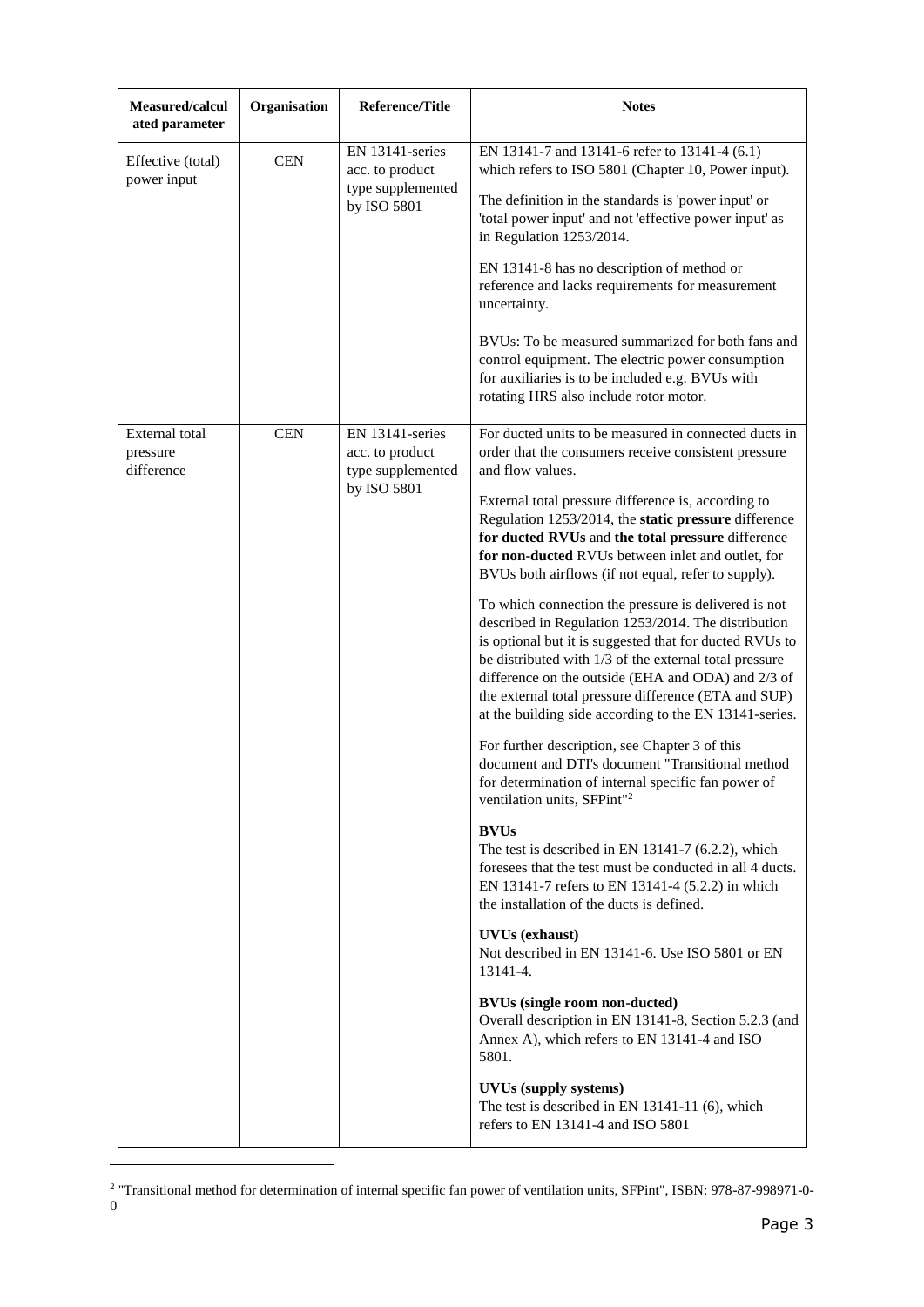| Measured/calcul<br>ated parameter | Organisation | <b>Reference/Title</b>                                                 | <b>Notes</b>                                                                                                                                                                                                                                                                                                                         |
|-----------------------------------|--------------|------------------------------------------------------------------------|--------------------------------------------------------------------------------------------------------------------------------------------------------------------------------------------------------------------------------------------------------------------------------------------------------------------------------------|
|                                   |              |                                                                        | How the pressure is measured in the duct<br>(measurement ducts)/chamber and the permissible<br>deviation is not described in all standards. This must<br>be designed and tested according to ISO 5801.                                                                                                                               |
| Reference flow<br>rate            | <b>CEN</b>   | EN 13141-series<br>acc. to product<br>type supplemented<br>by ISO 5801 | The standards do not describe the reference or<br>maximum flow and pressure. Nor do they describe<br>how to achieve these according to Regulation<br>1253/2014. They only describe how to measure the<br>flow according to the design of the individual units<br>(except 13141-8 regarding flow and 13141-11<br>regarding pressure). |
|                                   |              |                                                                        | Se description in Chapter 3 of this document on how<br>to declare reference flow rate for ducted units. A<br>method is also specified for the case, where a unit is<br>not capable of achieving a pressure at 100 Pa but is<br>capable of achieving 50 Pa.                                                                           |
|                                   |              |                                                                        | The reference flow rate cannot be higher than the<br>maximum flow rate.                                                                                                                                                                                                                                                              |
|                                   |              |                                                                        | <b>BVUs</b><br>The test setup is described in EN 13141-7 $(6.2.2)$ . EN<br>13141-7 refers to EN 13141-4 (5.2.2) in which the<br>installation of the ducts is defined.                                                                                                                                                                |
|                                   |              |                                                                        | For BVUs; if the test is conducted with a numerical<br>unbalanced airflow SUP-SIDE in relation to the<br>EHA-SIDE it should be noted in the test report.                                                                                                                                                                             |
|                                   |              |                                                                        | For BVUs, the flow rate applies to the air supply<br>outlet.                                                                                                                                                                                                                                                                         |
|                                   |              |                                                                        | <b>UVUs</b> (exhaust)<br>Overall, the test setup is described in EN 13141-4 / 6.<br>EN 13141-6 refers to airflow measurements<br>according to ISO 5221 (which is withdrawn<br>since 1984). ISO 5801 can be used instead.                                                                                                             |
|                                   |              |                                                                        | UVUs and BVUs (single room non-ducted)<br>Overall description in EN 13141-8 (3.1.9). Method in<br>accordance with EN 13141-4 Section 5.2.3 and ISO<br>5801.                                                                                                                                                                          |
|                                   |              |                                                                        | <b>UVUs (supply systems)</b><br>The test is described in EN 13141-11 (3.6). Method<br>description (6) refers to EN 13141-4 and ISO 5801.                                                                                                                                                                                             |
| Flow<br>rate/pressure             | <b>CEN</b>   | EN 13141-4<br>EN 13141-7                                               | EN 13141-7 refers to BVUs but the method can also<br>be applied to other products.                                                                                                                                                                                                                                                   |
| diagram                           |              | supplemented by<br><b>ISO 5801</b>                                     | ISO 5801 refers to fans, but the method can also be<br>applied to other products.                                                                                                                                                                                                                                                    |
| Maximum flow<br>rate              | <b>CEN</b>   | EN 13141-series<br>acc. to product<br>type supplemented<br>by ISO 5801 | For all products, see reference flow                                                                                                                                                                                                                                                                                                 |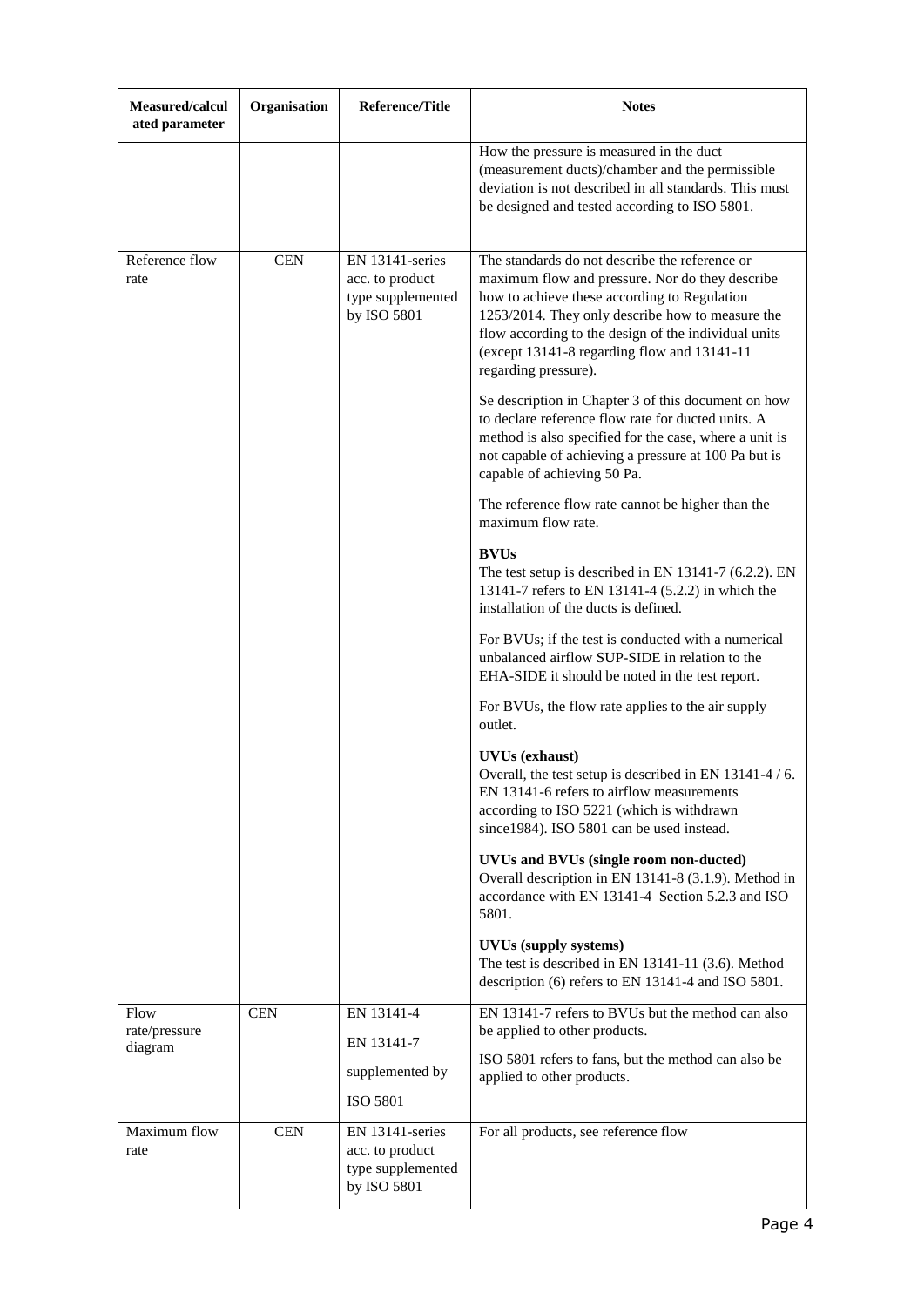| Measured/calcul<br>ated parameter | Organisation | <b>Reference/Title</b>                                                 | <b>Notes</b>                                                                                                                                                                                                                                                                                                                                                                                     |
|-----------------------------------|--------------|------------------------------------------------------------------------|--------------------------------------------------------------------------------------------------------------------------------------------------------------------------------------------------------------------------------------------------------------------------------------------------------------------------------------------------------------------------------------------------|
| Thermal<br>Efficiency, $\eta_t$   | <b>CEN</b>   | EN 13141-7 and<br><b>ISO 5801</b><br>EN 13141-8 and<br><b>ISO 5801</b> | Thermal efficiency can normally be measured<br>according to EN 308 or EN 13141-7, EN 13141-8 and<br>ISO 16494 for equal mass flows in-out and without<br>condensation. However, Regulation 1253/2014<br>states that the temperature difference between in<br>and out shall be 13 K, therefore only the EN<br>13414-7 and EN 13141-8 can be used. Must be<br>measured with contribution from fan. |
|                                   |              |                                                                        | For BVUs use EN 13414-7.<br>For BVUs for single room installation use EN 13141-                                                                                                                                                                                                                                                                                                                  |
|                                   |              |                                                                        | 8.                                                                                                                                                                                                                                                                                                                                                                                               |
|                                   |              |                                                                        | Flow measured according to ISO 5801. All other<br>values are according to EN 13141-7 or EN 13141-8<br>depending on unit design.                                                                                                                                                                                                                                                                  |
|                                   |              |                                                                        | Temperature measuring points must be performed<br>outside the unit, as contribution from fan must be<br>included (in the ducts for ducted units).                                                                                                                                                                                                                                                |
|                                   |              |                                                                        | The ducts/connection box between the unit and<br>measuring plane must be insulated with an insulation<br>material with a thermal resistance of at least $1m^2 K$<br>$W-1$ (approx. 50 mm insulation material).                                                                                                                                                                                   |
|                                   |              |                                                                        | EN 13141-7 sets only requirements on the leakage<br>(no requirements for the heat balance), and can be<br>used to this extent. However, it is suggested to follow<br>the requirements in EN 308 (leakage 3% and heat<br>balance 5%). If the unit is with unequal mass flow, it<br>is suggested that this data is delivered as part of the<br>product information.                                |
|                                   |              |                                                                        | <b>EN 13141-8</b><br>For units with alternating HRS there is an overall test<br>model description in EN 13141-8 in section 5.4.7.<br>Please note that it normally requires fast measuring<br>equipment.                                                                                                                                                                                          |
|                                   |              |                                                                        | It is recommended that necessary measures must be<br>taken to ensure that outdoor and indoor mixing is<br>reduced under test.                                                                                                                                                                                                                                                                    |
|                                   |              |                                                                        | Notes regarding not applicable standards:<br>EN 308 is normally used to assess the performance of<br>the HRS alone where contribution for fans is<br>deducted and the test is performed with a temperature<br>difference of 20K, therefore it cannot be used for<br>RVU <sub>s</sub> .                                                                                                           |
|                                   |              |                                                                        | ISO 16494 describes a test procedure for an AHU<br>with HRS, with specific demands regarding the static<br>pressure in the inlets and outlets and fan settings.                                                                                                                                                                                                                                  |
|                                   |              |                                                                        | The test setup is equal to EN 14141-7 and EN 308.                                                                                                                                                                                                                                                                                                                                                |
|                                   |              |                                                                        | It refers to ISO 5801, ISO 3966 and ISO 5167-1<br>regarding airflow measurement method.                                                                                                                                                                                                                                                                                                          |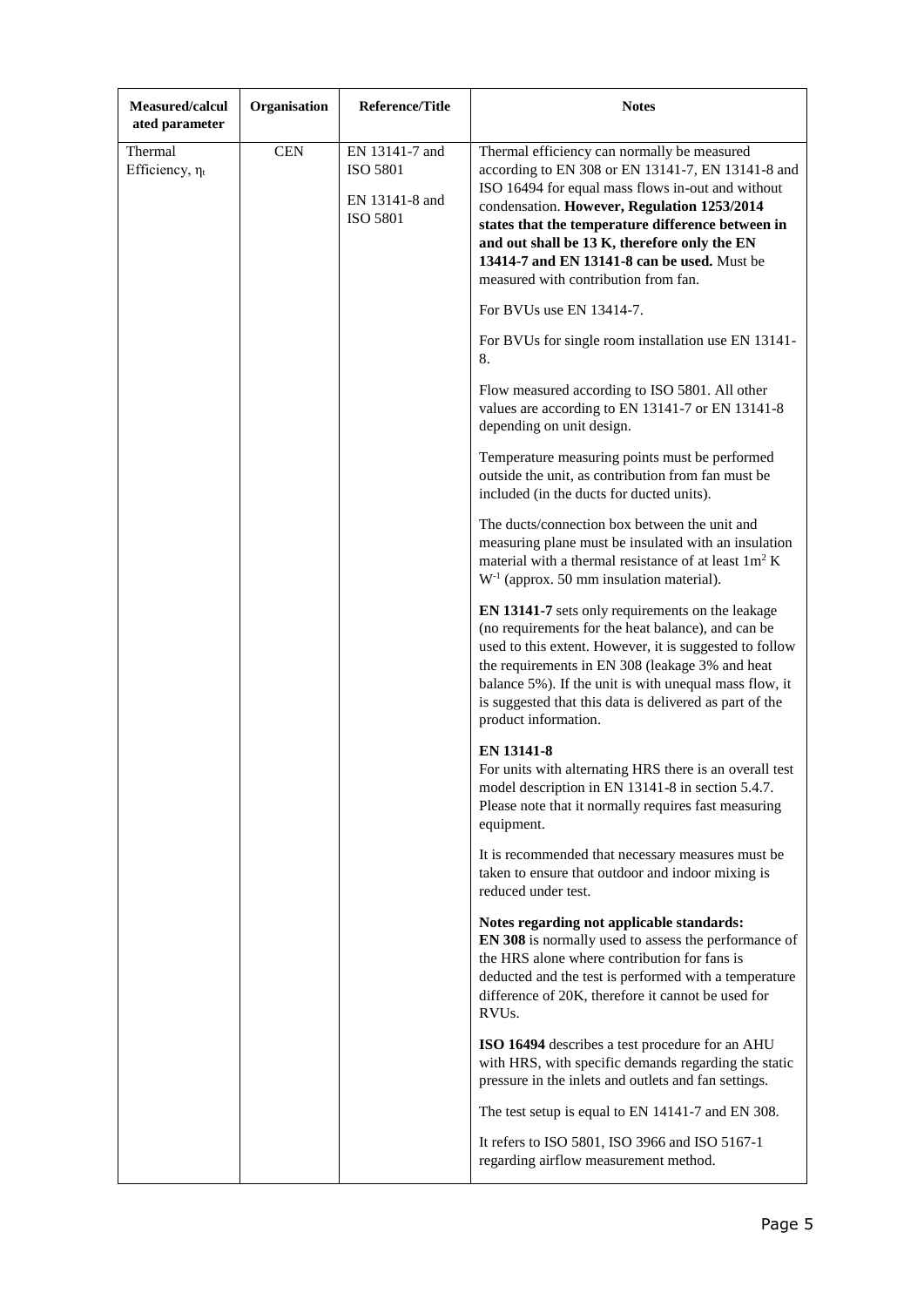| Measured/calcul<br>ated parameter                                      | Organisation | <b>Reference/Title</b>                                                                                                                                | <b>Notes</b>                                                                                                                                                                                                                                                                                                                                                                                                                                                                                                                                                                                                                                                                                                                                |
|------------------------------------------------------------------------|--------------|-------------------------------------------------------------------------------------------------------------------------------------------------------|---------------------------------------------------------------------------------------------------------------------------------------------------------------------------------------------------------------------------------------------------------------------------------------------------------------------------------------------------------------------------------------------------------------------------------------------------------------------------------------------------------------------------------------------------------------------------------------------------------------------------------------------------------------------------------------------------------------------------------------------|
|                                                                        |              |                                                                                                                                                       | ISO 16494 allows a large ambient temperature<br>tolerance which influences the test results and it is not<br>consistent with EN 13141 or EN 308.                                                                                                                                                                                                                                                                                                                                                                                                                                                                                                                                                                                            |
| Electric power<br>input and<br>effective power<br>input                | <b>CEN</b>   | EN 13141-4 and<br>EN 13141-7<br>supplemented by<br><b>ISO 5801</b>                                                                                    | EN 13141-7 (section 6.5) refers to 13141-4 (6.1)<br>which refers to ISO 5801 (section 10).<br>Definition in the standards is mostly 'power input' or<br>'total power input' and not 'electric power input' or<br>effective power input as in Regulation 1253/2014.<br>BVUs: To be measured summarised for both fans and<br>control equipment                                                                                                                                                                                                                                                                                                                                                                                                |
| Sound Power<br>Level $(L_{WA})$                                        | <b>CEN</b>   | EN-ISO 9614-2 or<br>EN ISO 3744 or<br>EN ISO 3746 or<br>ISO 3743-1 or<br>ISO 3741 or<br>ISO 13347 or<br>ISO 9614-1 or<br>ISO 3745 or<br>ISO 3743-2 or | Can be measured according to ISO 9614-2 (sound<br>intensity scanning) or EN ISO 3744 or EN ISO 3746<br>(sound pressure in free field). To reduce test costs, it<br>is often preferred to use the sound intensity scanning<br>method. Alternatively ISO 3743-1 or ISO 3741 sound<br>power in reverberation room.<br>Because of different methodologies used in the<br>different standards, the reproducibility of results<br>between one methodology and another one cannot be<br>always guaranteed                                                                                                                                                                                                                                          |
| Reference<br>pressure<br>difference in Pa;                             | <b>CEN</b>   | 13141-series acc.<br>to product type<br>supplemented by<br><b>ISO 5801</b>                                                                            | For measuring method and notes, see 'External total<br>pressure difference'.                                                                                                                                                                                                                                                                                                                                                                                                                                                                                                                                                                                                                                                                |
| Maximum<br>internal and<br>external leakage<br>rates and carry<br>over | <b>CEN</b>   | <b>EN 308</b><br>EN 13141-7<br><b>EN 1886</b><br>ISO 16494                                                                                            | Leakage<br>Both internal and external leakage can be tested<br>according to EN 308 and EN 13141-7 (EN 13141-<br>series only valid for RVUs). EN 308 focuses<br>originally only on the HRS component, but can and is<br>usually also applied to the test of the complete unit.<br>In EN 308, it is only measured in one point (same as<br>the regulation). In EN 13141-7 it is measured in three<br>points. EN 1886 can only be used for external<br>leakage.<br>The flow used to calculate the leakage and carryover<br>(in the standard described as the nominal air mass<br>flow rate indicated by the manufacturer) is the<br>reference flow for RVUs and the nominal flow for<br>NRVUs as defined in Regulation 1253/2014.<br>Carryover |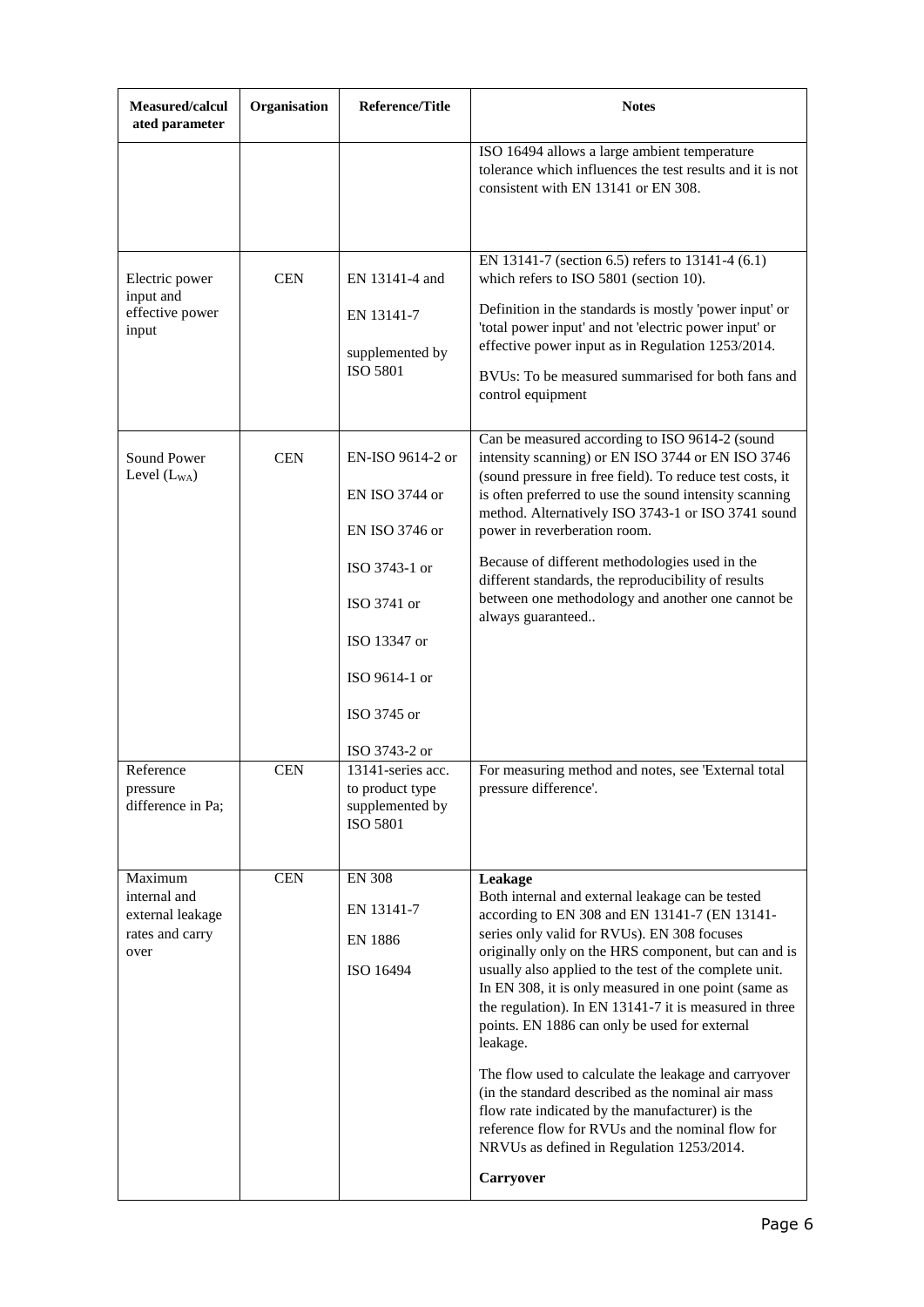| Measured/calcul<br>ated parameter | Organisation | <b>Reference/Title</b> | <b>Notes</b>                                                                                                                                                                                                                                                                                                                                                                                                                                                                                                          |
|-----------------------------------|--------------|------------------------|-----------------------------------------------------------------------------------------------------------------------------------------------------------------------------------------------------------------------------------------------------------------------------------------------------------------------------------------------------------------------------------------------------------------------------------------------------------------------------------------------------------------------|
|                                   |              |                        | Carryover can be tested according to EN 308. It<br>should be indicated in which direction the leakage is.<br>Leaks from dirty to clean air should be avoided (from<br>EHA-side to SUP-side).                                                                                                                                                                                                                                                                                                                          |
|                                   |              |                        | At low flows, the purge zone needs more time for<br>cleaning and the rotor rpm must be reduced. This has<br>a significant impact on the leakage and must be taken<br>into consideration.                                                                                                                                                                                                                                                                                                                              |
|                                   |              |                        | Further description regarding leakage:                                                                                                                                                                                                                                                                                                                                                                                                                                                                                |
|                                   |              |                        | A further enlightening of the leakage test is set out in<br>Annex V (NRVUs) of Regulation 1253/2014, where<br>it is described that the test and calculation can be<br>carried out according to either a pressurisation test<br>(acc. to the pressure set out in the definitions) or<br>with tracer gas test method at declared system<br>pressure although this is not clarified under (in line<br>with) the definitions.                                                                                             |
|                                   |              |                        | Since the regulation does not distinguish between<br>different types of exchangers it is suggested that the<br>leakage rate is measured with an appropriate and<br>quick method chosen by the test manager. The<br>declared value is the specified leakage rate and the<br>standard used.                                                                                                                                                                                                                             |
|                                   |              |                        | The test can either be carried out as a "static pressure"<br>test" according to the pressure defined in the<br>definitions, where the pressure is considered as a<br>positive/negative applied pressure to the one side of<br>the BVU (or inside/outside regarding external<br>leakage) or as a "dynamic test" (e.g. Extract Air<br>Transfer Ratio - EATR) where the test pressure is the<br>actual pressure difference inside the unit as a result of<br>the reference/nominal configuration (external<br>pressure). |
|                                   |              |                        | The tracer gas method is mentioned in EN308<br>regarding leakage test but how to carry out the test is<br>not described.                                                                                                                                                                                                                                                                                                                                                                                              |
|                                   |              |                        | The tracer gas method is described in ISO 16494 and<br>EN 13141-7 and prEN 16798-3.                                                                                                                                                                                                                                                                                                                                                                                                                                   |
| Mixing rate                       | <b>CEN</b>   | EN 13141-8             | EN 13141-8, $(5.2.2.1)$ describes the test and<br>calculation of the internal leakage and indoor and<br>outdoor mixing.                                                                                                                                                                                                                                                                                                                                                                                               |
|                                   |              |                        | It is recommended that the measurement is carried<br>out isothermally to reduce testing time, and the effect<br>is not significant.                                                                                                                                                                                                                                                                                                                                                                                   |
|                                   |              |                        | Values for both indoor and outdoor mixing have to be<br>declared.                                                                                                                                                                                                                                                                                                                                                                                                                                                     |
|                                   |              |                        | Mixing rate for alternating unit with combined<br>discharge and intake ports are not possible to<br>determine without contamination of the test room and<br>consequently the mixing rate for these types of units                                                                                                                                                                                                                                                                                                     |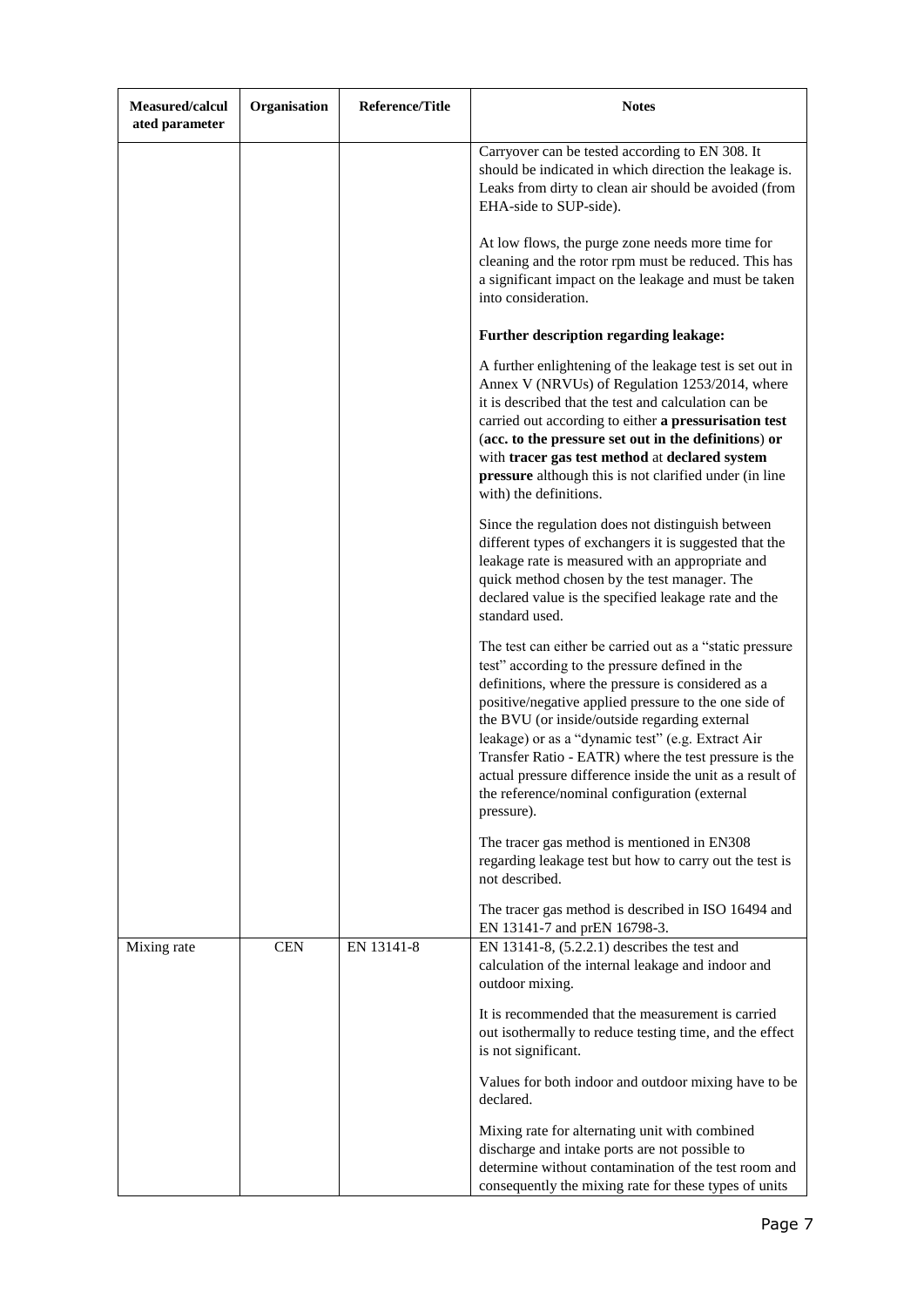| Measured/calcul<br>ated parameter                   | Organisation | Reference/Title                            | <b>Notes</b>                                                                          |
|-----------------------------------------------------|--------------|--------------------------------------------|---------------------------------------------------------------------------------------|
|                                                     |              |                                            | is not to be declared before a revision of standards<br>has developed a valid method. |
| Airflow<br>sensitivity to<br>pressure<br>variations | <b>CEN</b>   | EN 13141-8<br>Annex A and<br>section 5.2.3 | $EN$ 13141-8 can be used.                                                             |
| Indoor/outdoor<br>air tightness                     | <b>CEN</b>   | EN 13141-08                                | EN 13141-08 describes the measurement and can be<br>used.                             |

## **3.3 Non-residential ventilation units**

| Measured/calcul<br>ated parameter                             | Organisation | <b>Reference/Title</b>    | <b>Notes</b>                                                                                                                                                                                                                                                                                    |
|---------------------------------------------------------------|--------------|---------------------------|-------------------------------------------------------------------------------------------------------------------------------------------------------------------------------------------------------------------------------------------------------------------------------------------------|
| Thermal<br>efficiency of heat<br>recovery<br>$\eta_{t\_nrvu}$ | <b>CEN</b>   | EN 13053<br><b>EN 308</b> | EN 13053 (section 6.5 and Annex A) refers to EN308<br>regarding test setup and procedure. The only<br>exception is the placing of the temperature sensors in<br>the unit.                                                                                                                       |
|                                                               |              |                           | Annex A3 of EN 13053 describes how the<br>temperature sensors must be placed inside the unit<br>and between the fan and HRS.                                                                                                                                                                    |
|                                                               |              |                           | EN 308 focuses originally only the HRS, but can and<br>is normally also applied to test of the complete unit.                                                                                                                                                                                   |
|                                                               |              |                           | EN 13779 (section 6.6) refers to EN 13053 regarding<br>description and classification of HRS. Refers to<br>EN308 regarding test setup and procedure.                                                                                                                                            |
|                                                               |              |                           | ISO 16494 describes a test procedure for an AHU<br>with HRS. Specific demands regarding the static<br>pressure in the inlets and outlets and fan settings. Test<br>setup equal to EN 13141-7 and EN308. Refers to ISO<br>5801, ISO 3966 and ISO 5167-1 regarding airflow<br>measurement method. |
|                                                               |              |                           | Regulation 1253/2014 states that the temperature<br>difference between in and out should be 20 K. This<br>is why only EN 308 / EN 13053 can be used.                                                                                                                                            |
|                                                               |              |                           | Measured with no contribution from fan preferably<br>inside the unit.                                                                                                                                                                                                                           |
|                                                               |              |                           | If possible, the placing of the temperature sensors<br>must be in accordance with EN 13053. If it is not<br>possible to place the sensors inside the unit and<br>between the fan and HRS, two test procedures are<br>possible.                                                                  |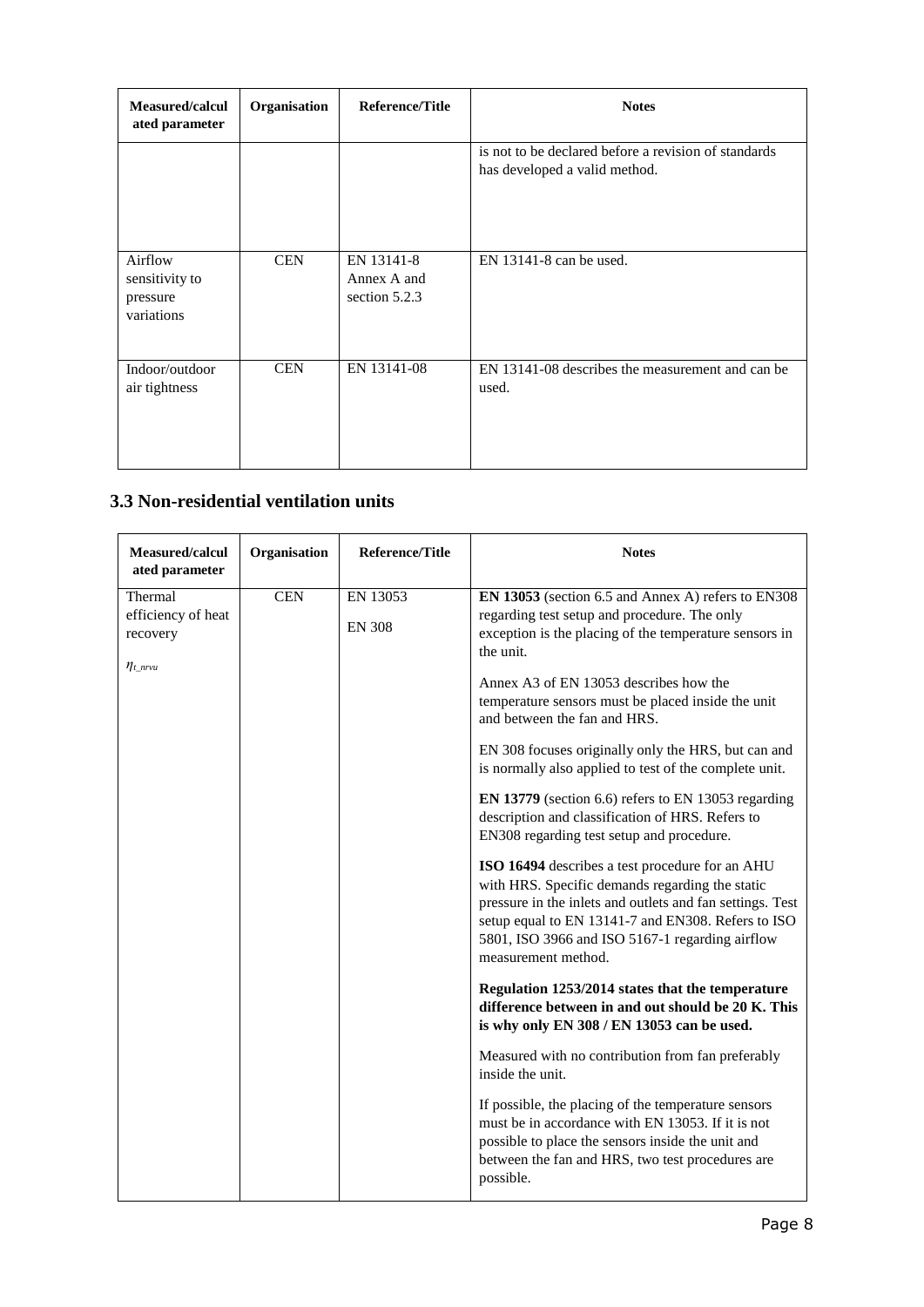| Measured/calcul<br>ated parameter                        | Organisation | <b>Reference/Title</b>                                                                                                            | <b>Notes</b>                                                                                                                                                                                                                                                                                                                                                                                                                                                                                                                                                                                                                                                                                                                                                                                                                                                                                                                                                                                                                                                                                                                              |
|----------------------------------------------------------|--------------|-----------------------------------------------------------------------------------------------------------------------------------|-------------------------------------------------------------------------------------------------------------------------------------------------------------------------------------------------------------------------------------------------------------------------------------------------------------------------------------------------------------------------------------------------------------------------------------------------------------------------------------------------------------------------------------------------------------------------------------------------------------------------------------------------------------------------------------------------------------------------------------------------------------------------------------------------------------------------------------------------------------------------------------------------------------------------------------------------------------------------------------------------------------------------------------------------------------------------------------------------------------------------------------------|
|                                                          |              |                                                                                                                                   | The fans are in operation and the heat<br>1.<br>contribution from the fan/motor must be taken<br>into account in the calculation of ratios.<br>The fans are not in operation.<br>2.                                                                                                                                                                                                                                                                                                                                                                                                                                                                                                                                                                                                                                                                                                                                                                                                                                                                                                                                                       |
|                                                          |              |                                                                                                                                   | The flow used for measurement and testing is the<br>nominal NRVU flow rate which passes the heat<br>exchangers (without recirculation or bypass, normally<br>winter design conditions).                                                                                                                                                                                                                                                                                                                                                                                                                                                                                                                                                                                                                                                                                                                                                                                                                                                                                                                                                   |
|                                                          |              |                                                                                                                                   | Temperature measurement points must be radiation-<br>protected.                                                                                                                                                                                                                                                                                                                                                                                                                                                                                                                                                                                                                                                                                                                                                                                                                                                                                                                                                                                                                                                                           |
|                                                          |              |                                                                                                                                   | The requirement in EN 308 under section 6.4 ' The<br>maximum allowed deviation in a measuring plane is<br>equal to 0.05 (t22-t21)'. This cannot be fulfilled when<br>measured inside a unit and should not be followed.                                                                                                                                                                                                                                                                                                                                                                                                                                                                                                                                                                                                                                                                                                                                                                                                                                                                                                                   |
| Nominal NRVU<br>flow rate in $m^3/s$<br>$q_{nom}$        | <b>CEN</b>   | Preferred std.:<br>EN 13053                                                                                                       | Can be measured according to EN 13053 and ISO<br>5801. EN 13053 refers to ISO 5801, ISO 5167-1 or<br>ISO 3966 (regarding fluids).                                                                                                                                                                                                                                                                                                                                                                                                                                                                                                                                                                                                                                                                                                                                                                                                                                                                                                                                                                                                         |
|                                                          |              | <b>ISO 5801</b><br>Alternative std.:<br>EN 13141-<br>4,5,6,7,8,11<br>regarding type of<br>unit and                                | Can also be measured according to EN 13141-<br>4,5,6,7,8,11 regarding type of unit and ISO 5801. EN<br>13141 refers primarily to residential ventilation but is<br>more detailed and can be used for areas where EN<br>13053 procedures are not specified yet.<br>The value for $q_{nom}$ used to calculate the $\eta_{fan}$ for BVUs<br>is with regard to the airflow side (SUP-side and<br>EHA-side) and not the sum of both supply and extract<br>airflow divided by two.<br>The declared information value for $q_{nom}$ is the sum of<br>both supply and extract airflow divided by two.                                                                                                                                                                                                                                                                                                                                                                                                                                                                                                                                             |
| Nominal external<br>pressure $\Delta p_{s,ext}$ in<br>Pa | <b>CEN</b>   | Preferred std.:<br>EN 13053<br><b>ISO 5801</b><br>Alternative std.:<br>EN 13141-<br>4,5,6,7,8,11<br>regarding type of<br>unit and | Can be measured according to EN 13053 and ISO<br>5801. EN 13053 refers to ISO 5801 (5.2.3.1.1).<br>Can also be measured according to EN 13141-<br>4,5,6,7,8,11 regarding type of unit and ISO 5801.<br>EN 13141 refers primarily to residential ventilation<br>but is more detailed and can be used for areas where<br>EN 13053 procedures are not specific yet.<br>Overall, for BVUs the test is described in EN 13141-<br>7 (6.2.2) (and the other standards in the 13141-series<br>regarding type of unit). The test must be conducted in<br>all four ducts. EN 13141-7 refers to EN 13141-4<br>(5.2.2), which defines the installation of the ducts.<br>The external pressure must be set to design pressure<br>condition. It is recommended that the internal<br>pressure is taken in to consideration and that there is,<br>in the supply air section just after the HRS, a higher<br>pressure than the pressure in the extract air section<br>just before the HRS, to avoid leakages.<br>For ducted units the pressure must be measured in<br>connected ducts so that the users receive consistent<br>values of pressure and flow. |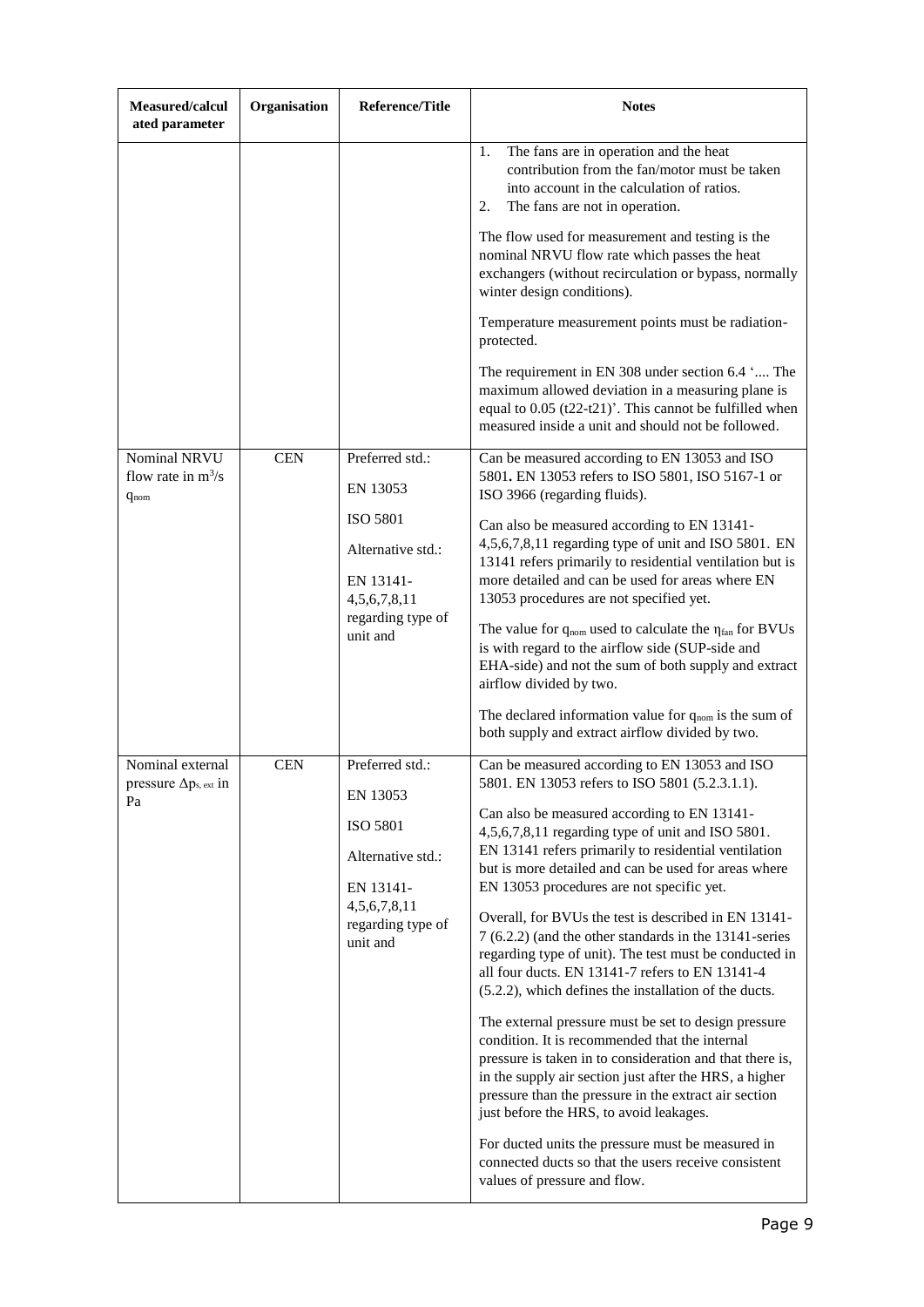| Measured/calcul<br>ated parameter                                        | Organisation                                | <b>Reference/Title</b>                                                                                                     | <b>Notes</b>                                                                                                                                                                                                                                                                                                                                                                                                        |
|--------------------------------------------------------------------------|---------------------------------------------|----------------------------------------------------------------------------------------------------------------------------|---------------------------------------------------------------------------------------------------------------------------------------------------------------------------------------------------------------------------------------------------------------------------------------------------------------------------------------------------------------------------------------------------------------------|
|                                                                          |                                             |                                                                                                                            | The nominal external pressure is the static pressure<br>difference between inlet and outlet. In case of BVUs<br>for both airflows.                                                                                                                                                                                                                                                                                  |
|                                                                          |                                             |                                                                                                                            | The pressure measured in the duct (measurement<br>ducts) and the permissible deviation must be designed<br>and tested according ISO 5801, as long as applicable.                                                                                                                                                                                                                                                    |
|                                                                          |                                             |                                                                                                                            | It is recommended that the pressure distribution<br>applied to the each side of the unit is described by the<br>manufacturer, as the performance of the unit can<br>change according to the pressure distribution.                                                                                                                                                                                                  |
|                                                                          |                                             |                                                                                                                            | For further descriptions, see Chapter 3 of this<br>document and DTI's document "Transitional method<br>for determination of internal specific fan power of<br>ventilation units, SFPint".                                                                                                                                                                                                                           |
| Nominal electric<br>power input (P)<br>(W) and the<br>effective electric | <b>CEN</b>                                  | EN 13053<br><b>ISO 5801</b>                                                                                                | The electric power consumption can be measured<br>according to several harmonised standards (motors)<br>and ISO 5801 and EN 13053 depending on the<br>measurement uncertainty.                                                                                                                                                                                                                                      |
| power input                                                              |                                             |                                                                                                                            | EN 13053 describes that the electric power, voltage<br>and current must be measured, but it does not refer to<br>any standards or describes any methods (Table 2).<br>There is a general test method reference to ISO 5801<br>(5.2.2).                                                                                                                                                                              |
|                                                                          |                                             |                                                                                                                            | It can also be measured according to EN 13141-<br>4,5,6,7,8,11 regarding type of unit and ISO 5801. The<br>EN 13141-series refers primarily to residential<br>ventilation but is more detailed regarding some<br>product types and can be used for areas where EN<br>13053 procedures are not specified yet. In this case<br>use method from EN 13141-series and the measuring<br>principle from EN 13053/ISO 5801. |
|                                                                          |                                             |                                                                                                                            | In general, use the measuring principle from ISO<br>5801.                                                                                                                                                                                                                                                                                                                                                           |
|                                                                          |                                             |                                                                                                                            | The nominal electric power input (P) must be<br>expressed in kW and $SFP_{int}$ in W/m <sup>3</sup> /s.                                                                                                                                                                                                                                                                                                             |
| $SFPint$ in<br>$W/(m^3/s)$                                               | DTI (Danish<br>Technologica<br>1 Institute) | Transitional<br>method for<br>determination of<br>internal specific<br>fan power of<br>ventilation units,<br><b>SFPint</b> | See description in DTI's document. The declared<br>value for the SFP <sub>int</sub> of unidirectional NRVUs not<br>intended to be used with a filter must be 'not<br>applicable'.                                                                                                                                                                                                                                   |
| 'static pressure<br>(p <sub>sf</sub> )                                   | <b>CEN</b>                                  | ISO 5801/No<br>relevant standard is<br>adequate                                                                            | ISO 5801 can be used for external measurements. For<br>internal measurements, no relevant standard is<br>adequate.                                                                                                                                                                                                                                                                                                  |
| 'total pressure<br>$(p_f)'$<br>'stagnation<br>pressure'                  |                                             |                                                                                                                            | Se description in DTI's document "Transitional<br>method for determination of internal specific fan<br>power of ventilation units, SFPint" for measuring and<br>calculation.                                                                                                                                                                                                                                        |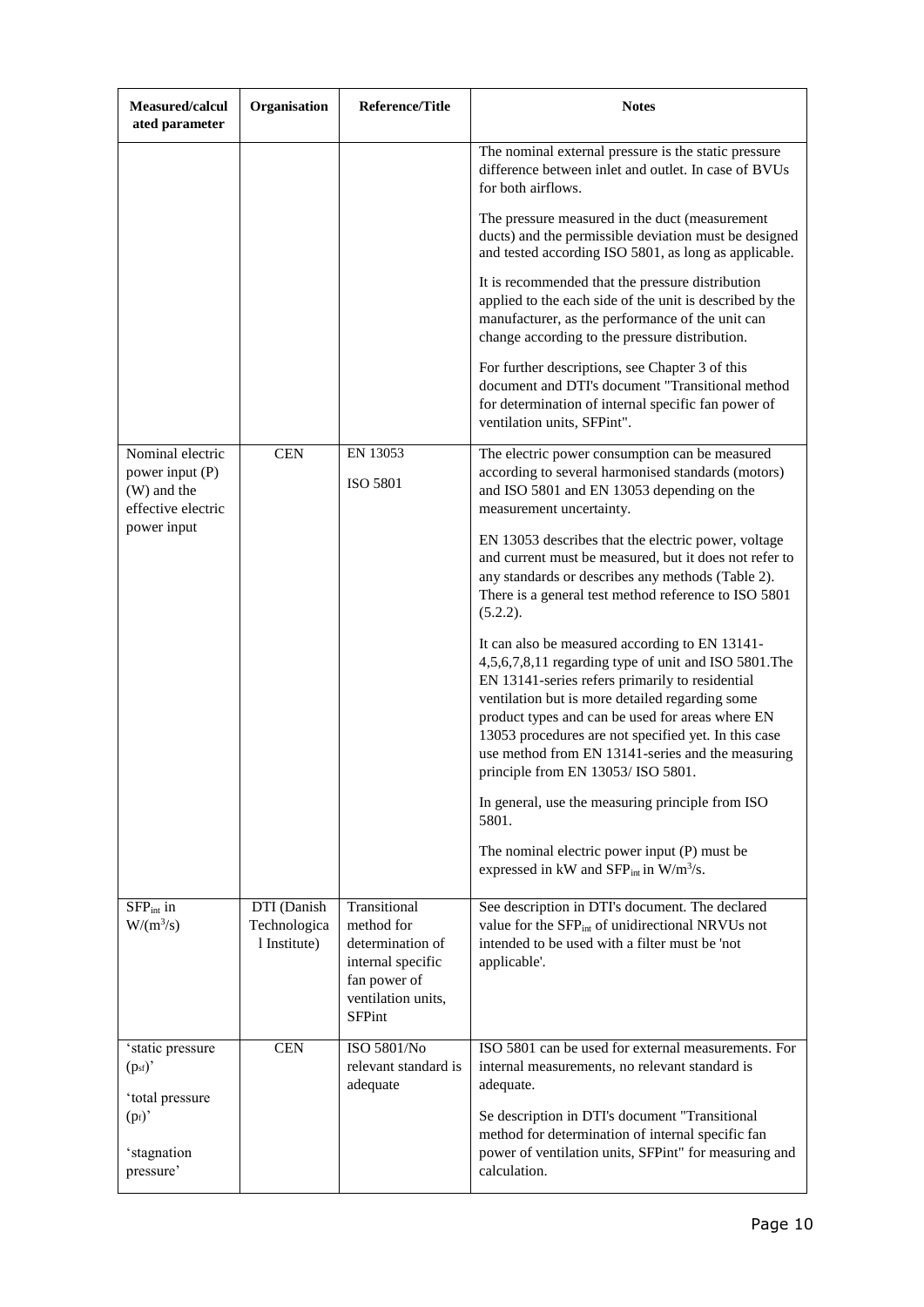| Measured/calcul<br>ated parameter                                                                    | Organisation                                | <b>Reference/Title</b>                                                                                                               | <b>Notes</b>                                                                                                                                                                                                                                                                                                                                                                                                                                                                                                                                                                                                                                                                                                                                                                                                                                                                                                                                                                                                                                                                                                                                                                  |
|------------------------------------------------------------------------------------------------------|---------------------------------------------|--------------------------------------------------------------------------------------------------------------------------------------|-------------------------------------------------------------------------------------------------------------------------------------------------------------------------------------------------------------------------------------------------------------------------------------------------------------------------------------------------------------------------------------------------------------------------------------------------------------------------------------------------------------------------------------------------------------------------------------------------------------------------------------------------------------------------------------------------------------------------------------------------------------------------------------------------------------------------------------------------------------------------------------------------------------------------------------------------------------------------------------------------------------------------------------------------------------------------------------------------------------------------------------------------------------------------------|
| Face velocity in<br>m/s at design<br>flow rate                                                       | <b>CEN</b>                                  | EN 13053 and ISO<br>5801                                                                                                             | Face velocity is described in EN 13053. However, the<br>measuring method and metrics according to area<br>measurement are not described.<br>The flow can be measured according to ISO 5801.<br>Use EN 13053 and ISO 5801 for measuring of flow<br>and velocity. The area for the calculation of the<br>velocity shall be measured with an $+/-3\%$ uncertainty.                                                                                                                                                                                                                                                                                                                                                                                                                                                                                                                                                                                                                                                                                                                                                                                                               |
|                                                                                                      |                                             |                                                                                                                                      | The area is the free unit area at the filter section or<br>fan section. The declared value is the highest of<br>SUP/EHA.                                                                                                                                                                                                                                                                                                                                                                                                                                                                                                                                                                                                                                                                                                                                                                                                                                                                                                                                                                                                                                                      |
| Internal pressure<br>drop of<br>ventilation<br>components;<br>$(\Delta p_{s,int})$ in Pa<br>and      | DTI (Danish<br>Technologica<br>1 Institute) | Transitional<br>method for<br>determination of<br>internal specific<br>fan power of<br>ventilation units.<br><b>SFPint</b>           | No relevant harmonised standard exists.<br>EN 13053 (6.1) refers to EN 13779<br>$\bullet$<br>EN 13779 (A.10.5) refers to EN 13053<br>$\bullet$<br>EN 1216 (7.2.3) Air pressure drop coils is<br>$\bullet$<br>measured with pitot tube traverse<br>See description in DTI's document for measuring and                                                                                                                                                                                                                                                                                                                                                                                                                                                                                                                                                                                                                                                                                                                                                                                                                                                                         |
| Internal pressure<br>drop of<br>additional non-<br>ventilation<br>components<br>$(\Delta p_{s,add})$ |                                             |                                                                                                                                      | calculation.<br>The NRVU inlet and outlet losses must be included in<br>the 'the internal pressure drop of ventilation<br>components ( $\Delta p_{s,int}$ ). If a ducted air-handling unit has<br>full size openings (the internal cross section of the<br>duct systems is equal to the cross section of the<br>NRVU), it has no additional pressure losses at the<br>inlet and outlet openings.                                                                                                                                                                                                                                                                                                                                                                                                                                                                                                                                                                                                                                                                                                                                                                              |
| Fan efficiency<br>$(\eta_{fan})$                                                                     | <b>CEN</b>                                  | External - ISO<br>5801 (for UVUs<br>without<br>filter/additional<br>components)<br>Internal - No<br>relevant standard is<br>adequate | For UVUs without filter use ISO 5801 and the<br>external fan efficiency, measured at nominal flow rate<br>and nominal external pressure. Please note that the<br>operational point is not by definition the best<br>efficiency point of the fan but the nominal conditions<br>of the ventilation unit as stated in Annex 1, 2 (2).<br>The fan efficiency is the external static fan efficiency.<br>For all other products no relevant harmonised<br>standard exists, because the efficiency must be<br>measured within the ventilation unit for the<br>calculation of SFP <sub>int</sub> , even though the following<br>standards describe measuring of fan efficiency:<br>EN ISO 13348:2007<br>$\bullet$<br>ISO 12759:2010<br>$\bullet$<br><b>EN ISO 5801</b><br>$\bullet$<br>Com.reg. 327/2011<br>$\bullet$<br>The primary issue is how to measure the pressure rise<br>over the fan. The electric power consumption can be<br>measured according to the relevant harmonised<br>standards.<br>The fan efficiency $\eta_{fan}$ is the 'overall static efficiency<br>drive' at nominal airflow and nominal external<br>pressure drop to be measured at the fan section, in %, |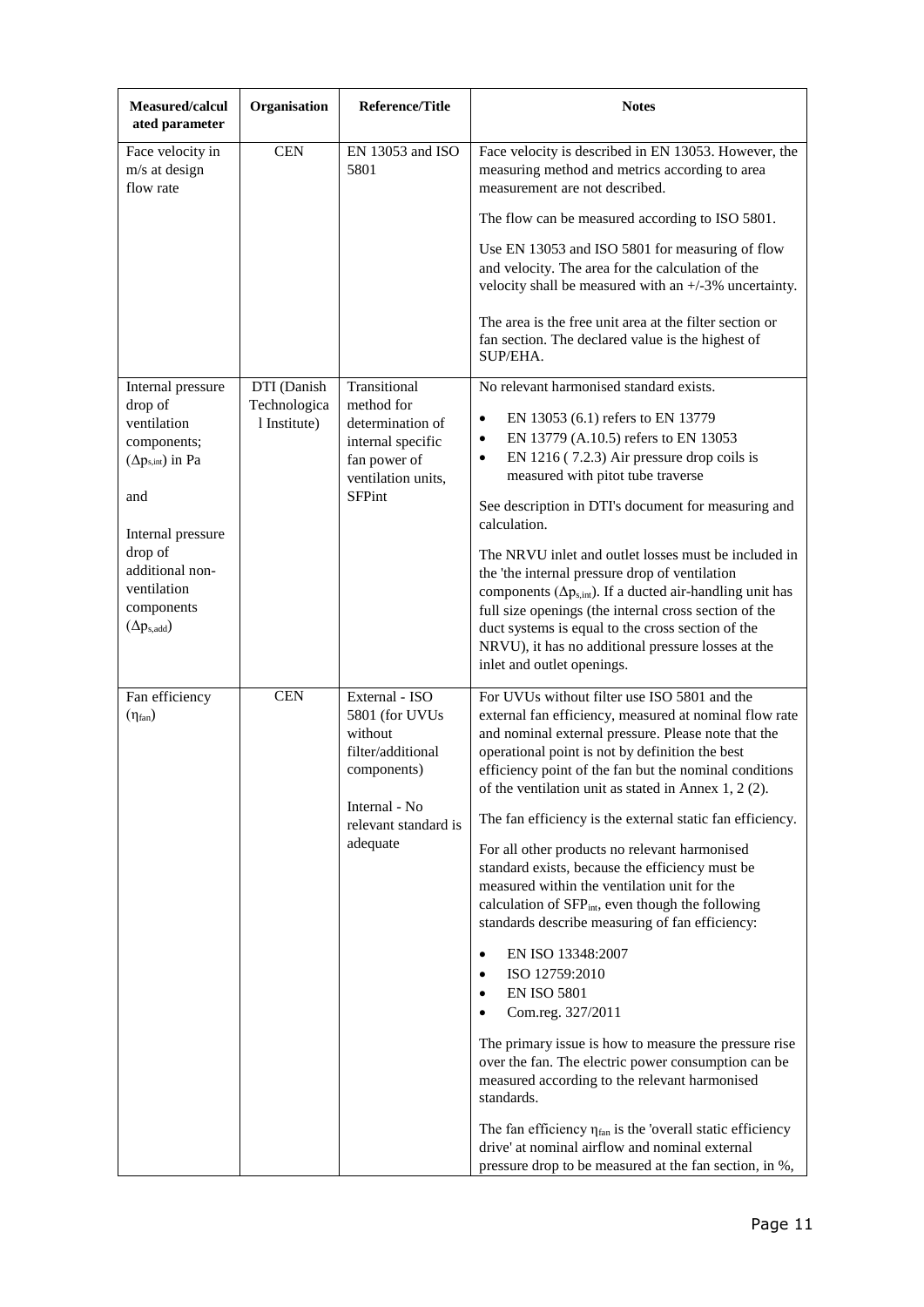| Measured/calcul<br>ated parameter                                                                                     | Organisation | <b>Reference/Title</b>                    | <b>Notes</b>                                                                                                                                                                                                                                                                                                            |
|-----------------------------------------------------------------------------------------------------------------------|--------------|-------------------------------------------|-------------------------------------------------------------------------------------------------------------------------------------------------------------------------------------------------------------------------------------------------------------------------------------------------------------------------|
|                                                                                                                       |              |                                           | according to ISO 12759, but when the fan is placed in<br>the intended casing, i.e. considering system effects.                                                                                                                                                                                                          |
|                                                                                                                       |              |                                           | It is the static efficiency including motor and drive<br>efficiency of the individual fan(s) in the ventilation<br>unit (reference configuration) determined at nominal<br>airflow and nominal external pressure drop (and<br>internal and additional pressure drop).                                                   |
|                                                                                                                       |              |                                           | It is the ratio between the nominal airflow multiplied<br>by the static pressure rise of the fan (equal to the sum<br>of pressure drops of all ventilations components,<br>clean and dry, and the nominal external pressure)<br>divided by the electrical power of the fan drive.                                       |
|                                                                                                                       |              |                                           | The placement of a fan in a casing will affect the fan<br>pressure rise and the power consumption compared to<br>an idealised performance outside of the unit.                                                                                                                                                          |
|                                                                                                                       |              |                                           | The fan efficiency must be measured/calculated in the<br>BVUs and with the external (and internal and<br>additional) pressure loss at nominal airflow (defined<br>by the manufacturer) according to the definition of<br>SFP even though the calculation of SFP <sub>int</sub> only uses<br>the internal pressure drop. |
|                                                                                                                       |              |                                           | For BVUs calculated and summarised for both<br>airstreams respectively, the supply air stream (SUP)<br>and the extract air stream (ETA) for determination of<br>SFP <sub>int</sub> . For UVUs calculated for one airstream.                                                                                             |
|                                                                                                                       |              |                                           | For further description see DTI's document<br>"Transitional method for determination of internal<br>specific fan power of ventilation units, SFPint".                                                                                                                                                                   |
| Declared<br>maximum                                                                                                   | <b>CEN</b>   | EN 308 (BVUs):                            | See description under RVUs regarding Maximum<br>internal and external leakage rates and carry over.                                                                                                                                                                                                                     |
| external leakage<br>rate (%) of the<br>casing of<br>ventilation units;                                                |              | EN 1886 and EN<br>308 (UVUs)<br>ISO 16494 | The flow used to calculate the leakage and carryover<br>(in the standard described as the nominal air mass<br>flow rate indicated by the manufacturer) is the<br>reference flow for RVUs and the nominal for NRVUs                                                                                                      |
| and declared<br>maximum<br>internal leakage<br>rate $(\% )$ of<br>bidirectional<br>ventilation units<br>or carry over |              |                                           | as defined in Regulation 1253/2014.                                                                                                                                                                                                                                                                                     |
| The casing sound<br>power level                                                                                       | <b>CEN</b>   | EN-ISO 9614-2 or                          | It can be measured according to ISO 9614-2 (sound<br>intensity-scanning) or EN ISO 3744 or EN ISO 3746                                                                                                                                                                                                                  |
| $(L_{WA})$<br>(in the case of                                                                                         |              | EN ISO 3744 or<br>EN ISO 3746 or          | (sound pressure in free field).<br>To reduce test costs it is often preferred to use the                                                                                                                                                                                                                                |
| NRVUs specified<br>for use indoors,)                                                                                  |              | ISO 3743-1 or                             | sound intensity-scanning method. Alternatively ISO<br>3743-1 or ISO 3741 sound power in reverberation<br>room.                                                                                                                                                                                                          |
|                                                                                                                       |              | ISO 3741 or                               |                                                                                                                                                                                                                                                                                                                         |
|                                                                                                                       |              | ISO 13347 or                              |                                                                                                                                                                                                                                                                                                                         |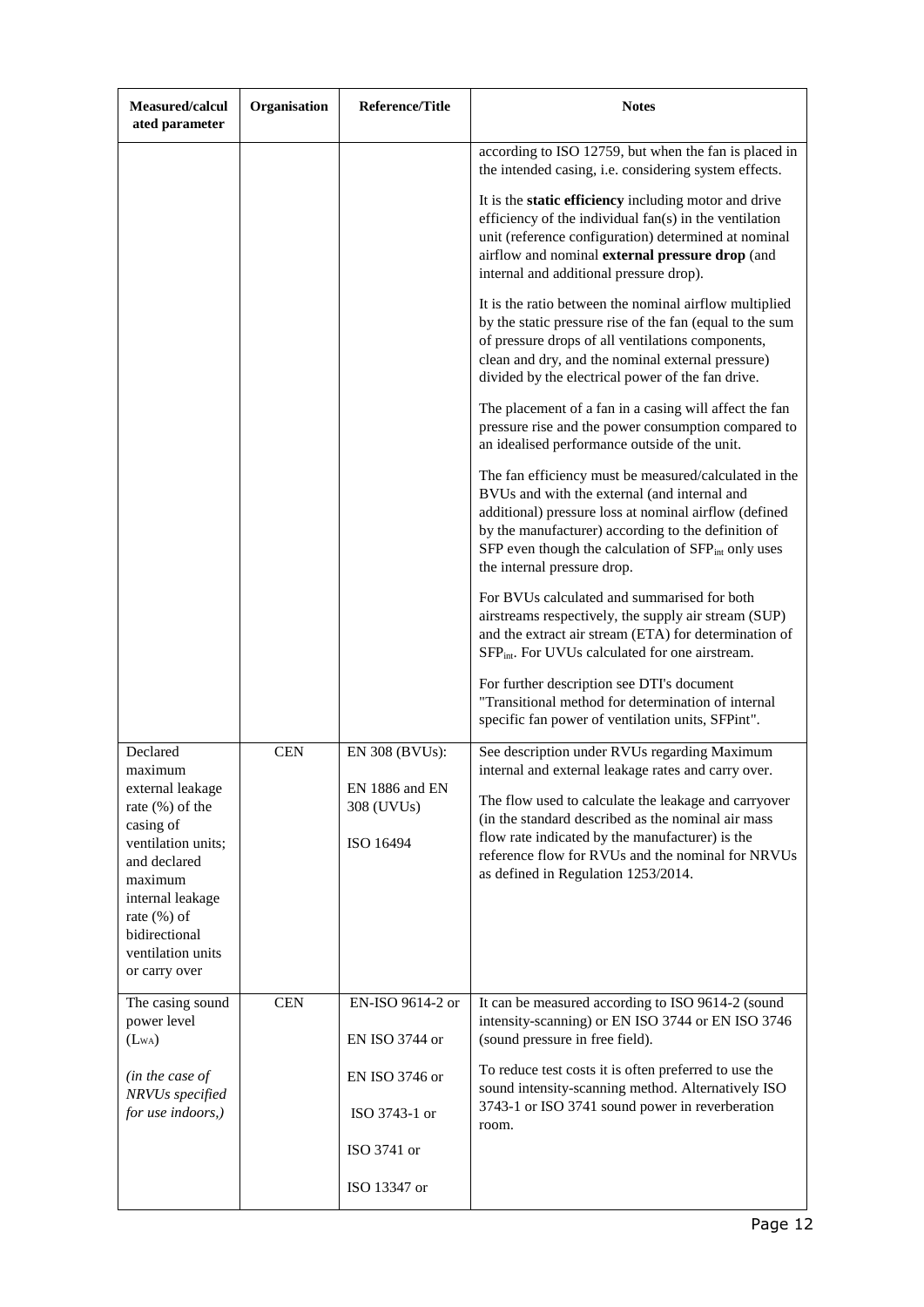| Measured/calcul<br>ated parameter | <b>Organisation</b> | Reference/Title             | <b>Notes</b>                                                                                                                                                                     |
|-----------------------------------|---------------------|-----------------------------|----------------------------------------------------------------------------------------------------------------------------------------------------------------------------------|
|                                   |                     | ISO 9614-1 or               | The casing sound power level is defined according to<br>the reference airflow. For NRVUs this is to be                                                                           |
|                                   |                     | ISO $3745$ or               | considered as the nominal airflow.                                                                                                                                               |
|                                   |                     | ISO $3743-2$ or             | Because of different methodologies used in the<br>different standards, the reproducibility of results<br>between one methodology and another one cannot be<br>always guaranteed. |
| Filter<br>performance             | <b>CEN</b>          | EN 779:2012<br>EN 1822:2009 | Use description in Annex IX to Regulation<br>1253/2014 according to the relevant standards.                                                                                      |

## **3. Additional elements for measurements and calculations**

## **3.1. Determination of the reference and maximum flow for ducted RVUs**

Please find here a standard example that describes the flow/pressure diagram and the method to determine the reference and maximum point/curve.

A ducted RVU must always be able to deliver 50 Pa, as this defines the reference flow rate and the reference point for calculation of the SEC. (situation 1 below).

If the ducted RVU cannot deliver 100 Pa (situation 2 below) according to Article 2 (4) of Regulation 1253/2014, the maximum flow rate can be determined at the maximum external static pressure difference that the ducted RVU can deliver (between 50 and 100 Pa)*.*

For such ducted RVU the maximum flow can be chosen above or equal to an external static pressure difference of 50 Pa.

The reference flow rate can optionally be determined as the abscissa value to a point on a curve in the

flow rate/pressure diagram which is the at or closest to a reference point at 100  $\cdot$ 50  $\frac{30 \text{ Pa}}{P_{max,ext,stat}}$  % of the

maximum flow rate, where  $P_{\text{max,ext,stat}}$  is the maximum external static pressure difference (between 50 and 100 Pa) (situation 2 below).

In case, the ducted RVU cannot deliver a higher pressure at a higher flow rate than the reference flow (situation 3 below), maximum and reference flow rates can be selected by the manufacturer, bearing in mind the reference external static pressure difference is kept.

The reference external static pressure difference is always 50 Pa.